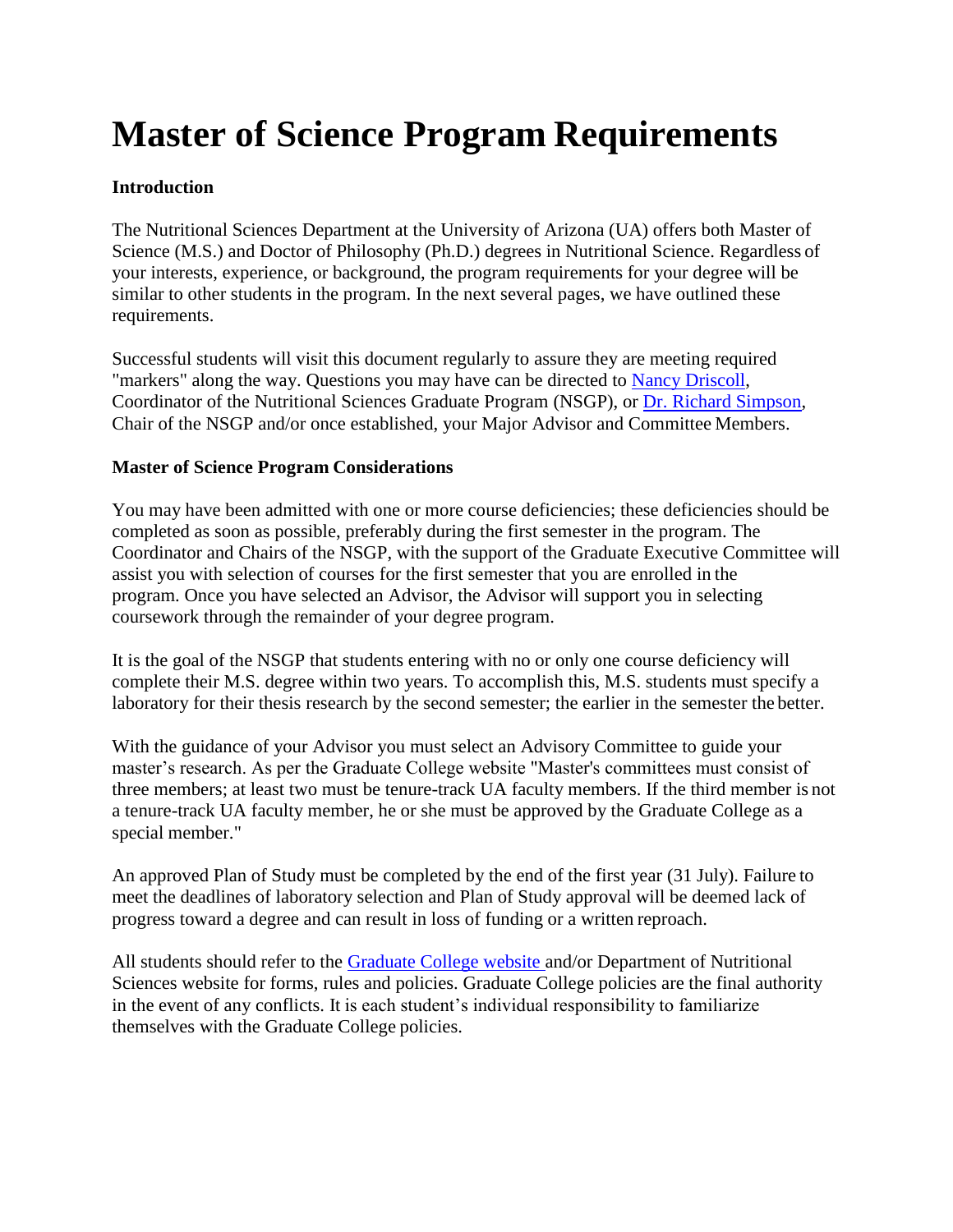#### **Coursework and Mentoring**

Required Courses

- 1. NSC 501, Statistics for Applied Nutritional Sciences I (1 unit)
- 2. NSC 502, Statistics for Applied Nutritional Sciences II I (1 unit)
- 3. NSC 503, Statistics for Applied Nutritional Sciences III (1 unit)
- 4. NSC561, Communicating Nutrition and Health (1 unit) must be taken twice
- 5. NSC 595, Emerging Topics in Nutritional Sciences (1 unit)
- 6. NSC 608, Metabolism and Energetics (3 units)
- 7. NSC 610, Nutrition and Disease (3 units)
- 8. NSC 624, Micronutrients (3 units)
- 9. NSC 675, Advanced Nutrigenomics (3 units)
- 10. NSC 699 Laboratory Rotation (3 units)
- 11. NSC 910 Thesis (6 units)

Total Required Units  $= 21 + 6$  Thesis Units

12. Electives, remaining units needed to fulfill Graduate College requirements of 30 total units. (maximum of 3 units of house-numbered courses in your elective units)\*

\* University-wide house-numbered courses comprise two categories of courses using alternative teaching formats: (1) courses offered in small group settings, and (2) courses taught on an individual basis. An example of a university wide house-numbered course would be 695 or 699.

A typical course schedule for the first semester of a first year M.S. student starting on an even year may be similar to the following:

- 1. NSC 608 3 units---this course is offered every year and should be included for most students.
- 2. NSC 610 3 units---this course is offered every other year and should be included for most student.
- 3. NSC 699 3 units---rotations must be completed by students to identify a research laboratory for their M.S. project.
- 4. NSC 501 1 unit  $1<sup>st</sup>$ 7 week
- 5. NSC 502 1 unit  $2<sup>nd</sup>$  7 week

A typical course schedule for the first semester of a first year M.S. student starting on an odd year may be similar to the following:

- 1. NSC 624 3 units---this course is offered every year and should be included for most students.
- 2. NSC 675 3 units---this course is offered every other year and should be included for most student.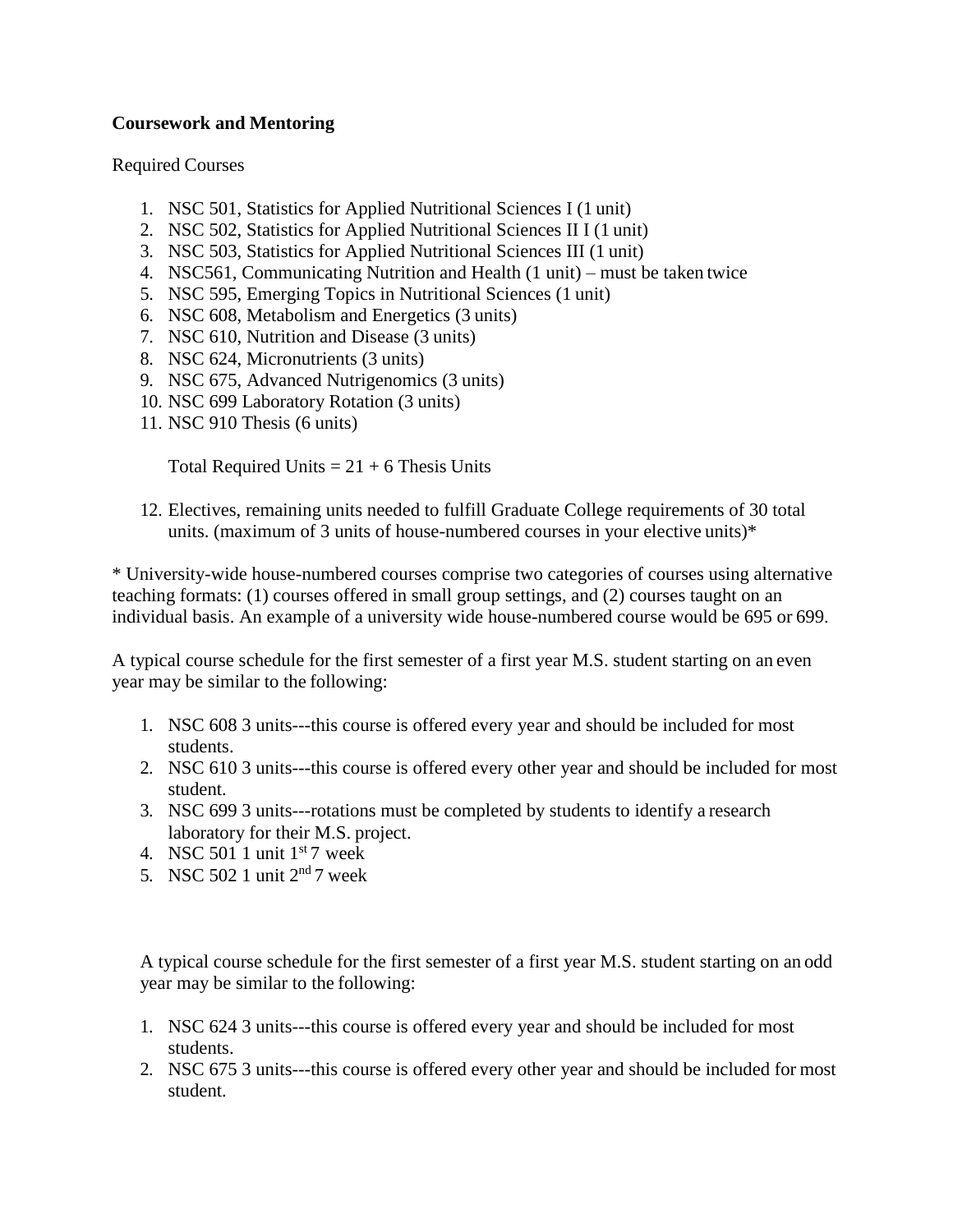- 3. NSC 699 3 units------rotations must be completed by students to identify a research laboratory for their M.S. project.
- 4. NSC 501 1 unit  $1<sup>st</sup>7$  week
- 5. NSC 502 1 unit  $2<sup>nd</sup>$  7 week

Students funded on an assistantship through the College of Agriculture and Life Sciences are required to enroll in 10 course units per semester.

It is highly recommended that all students take a course in ethics before graduating. Two possible ethics courses are listed below:

- 1. MCB 695E, Science, Society, and Ethics, Spring
- 2. SLHS 649, Survival Skills for Scientists, Spring

If you have decided on an Advisor then they will advise you regarding the selection of courses for the remaining semesters, bearing in mind that you must meet the coursework requirements of the NSGP and the Graduate College. If you have not selected an advisor by the middle of October of your 1st semester when [priority registration for graduate students o](http://registrar.arizona.edu/schedules/general.htm)pens, then the Coordinator and Chair of the NSGP can advise you on your second semester courses. It is the student's responsibility to know exactly which courses and the total number of units they are registered for each semester.

It is very important that students select an Advisor as soon as possible in their program and then together with their Advisor, select a Graduate Advisory Committee. The student's research program cannot be planned before selecting an Advisor, and not having a designated research project will delay your graduation.

A recommended procedure is for the student, with advice from his/her Advisor, to identify an appropriate project and prepare a 1-2-page summary/outline of the research methods and to schedule an advisory committee meeting to discuss the proposed research and obtain approval.

Central to M.S. research is the premise that students will master new skills in research methods and begin to master scientific writing. M.S. advisory committees must consist of three members; at least two must be tenure-track UA faculty members. If the third member is not a tenure-track UA faculty member, he or she must be approved by the Graduate College as a special member.

#### **Laboratory Rotations**

Laboratory rotations are a valuable experience for students. They provide an opportunity for the student to learn new techniques, to be exposed to different approaches to nutrition research and to meet faculty and students in the program. Hence, the rotation experience should be taken seriously, and students should immerse themselves in each rotation and maximize the amount of time they spend in each laboratory and with the people in it, including evenings and weekends as appropriate.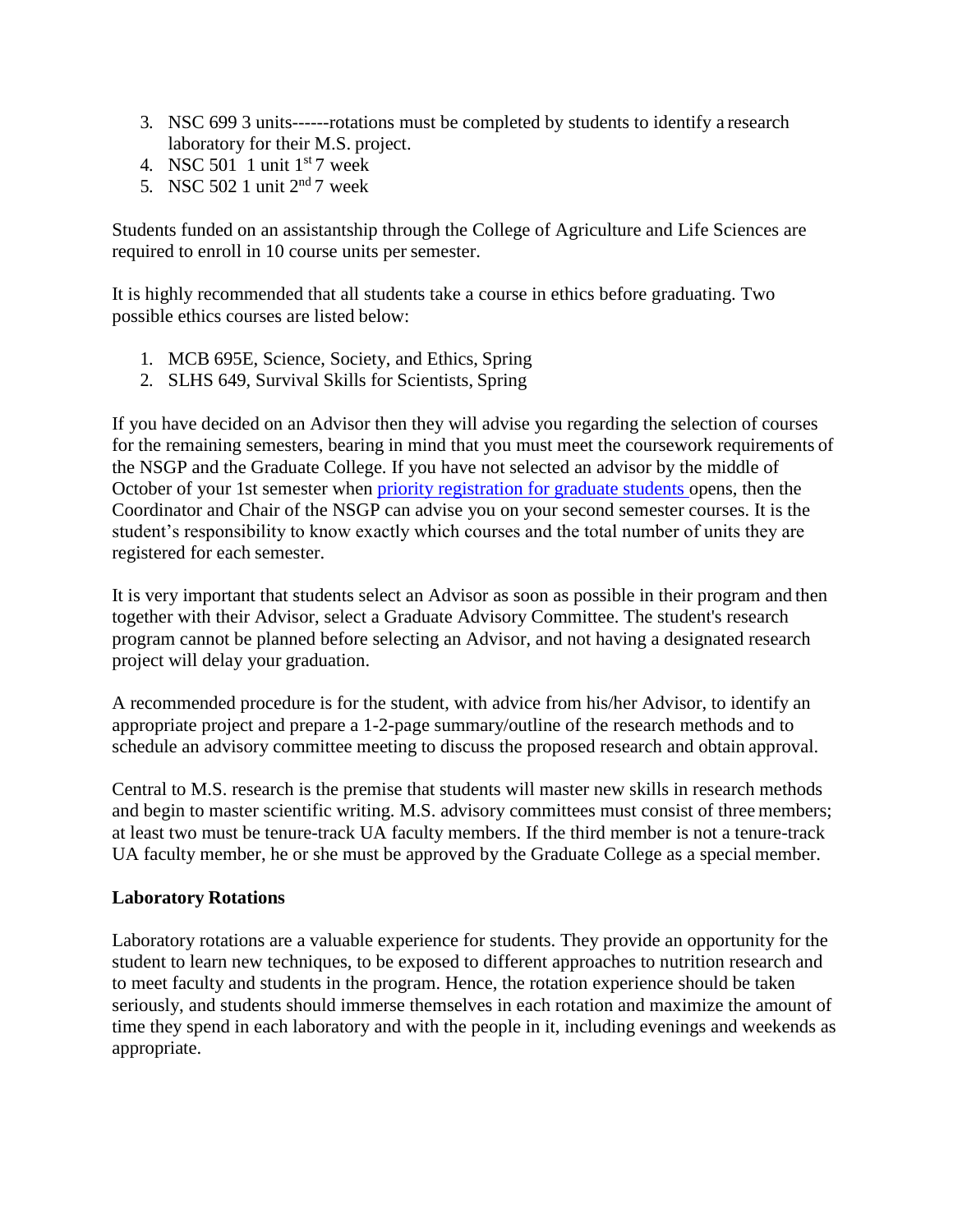All incoming M.S. students must select research laboratories to rotate through during their first semester. M.S. students must rotate through two research laboratories. Rotations are generally for a period of7-8 weeks. Students can select a laboratory from any of the tenure-track departmental or [joint appointed faculty i](http://nutrition.cals.arizona.edu/people/joint-appointees)n the NSGP.

If necessary, the Chairs and Coordinator of the NSGP can assist students in selection of their first rotation, but students should familiarize themselves with all available faculty so they can select a laboratory for their rotations. The laboratory for the first rotation will be chosen before the start of the semester or no later than the second week of the semester; the laboratory for the second rotation should be chosen by the second Friday in September. It is the student's responsibility to contact the laboratories in which they wish to rotate. Keep in mind that some laboratories may be fully committed and unable to accommodate a rotation student, so start your selection process early. Professors are very busy so contact may need to be done by email or by directly going to the laboratory to set up a meeting with the professor. The Chair and Coordinator of the NSGP will ask for an update on progress toward selecting your rotations by July  $1<sup>st</sup>$  of the year you begin the program.

Course credits are awarded for laboratory rotations. Students completing a rotation will enroll in 3 units of N SC 699 under Dr. Richard Simpson, Chair of the NSGP for the semester that they are completing their research laboratory rotations.

Students are expected to spend a minimum of 9 hours/week (1 unit=3 hours) in the laboratory in which they are doing their rotation. There are no maximum allowable hours for lab rotation but rather it is at the discretion of faculty and the individual student in order to assure an ample and optimal learning experience.

# **Mentor Student Match Meeting**

You will meet with the Chair and Coordinator of the NSGP and your mentor (research advisor) once a selection has been made. Typically, this meeting will be held in the beginning of the second semester.This meeting is an opportunity to discuss aspects essential to moving forward in the graduate program and will include salary, supplemental income from winter/summer teaching assistantship responsibilities, selection of an advisory committee, and important aspects related to your research such as time allotment, seminar presentations, attendance at conferences and the importance of communication. We will outline expectations related to the Semester Progress Reports and Annual Evaluations along with graduation requirements. This meeting is a time to ask questions and to make sure you and your mentor understand important aspects of moving toward degree completion.

# **Graduate Student Progress Report**

At the end of each semester graduate students will document their progress toward degree completion. All students are required to submit this biannual progress report by starting/updating a Graduate Student Progress Report form. Advisor's review student's reports to help make an assessment of student progress toward degree completion. The Progress Report must be submitted to the student's advisor 10 days after the end of each semester. An electronic copy must also be submitted to the NSGP Coordinator and a copy should be brought to the end of the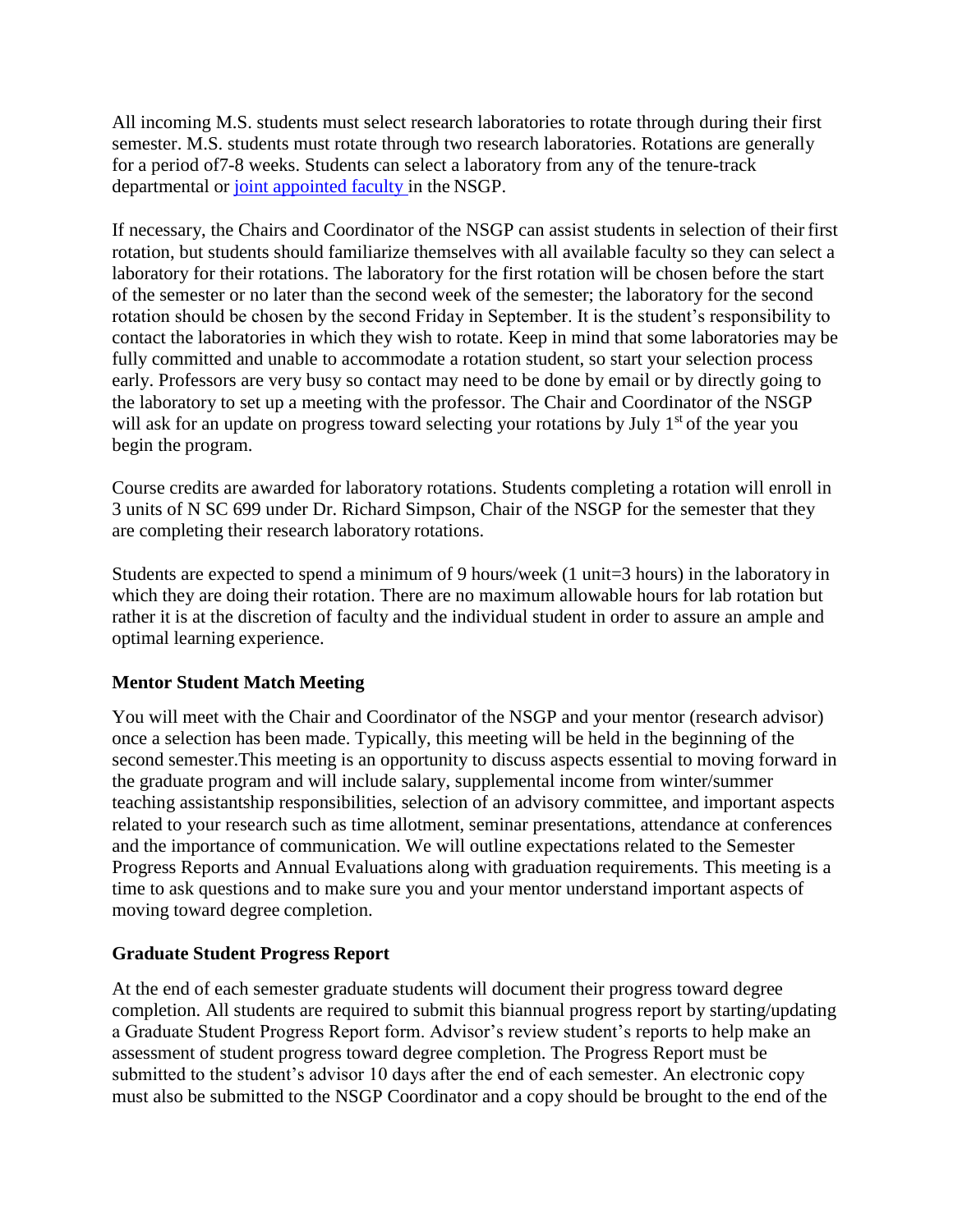semester meeting to discuss with the Coordinator and Chair. A copy of the policy along with the Graduate Student Progress Report form is posted on the [Graduate Program Forms](http://nutrition.cals.arizona.edu/graduate-program-forms) page.

# **Graduate Student Annual Review**

The purpose of the Graduate Student Annual Review is to promote optimal student performance. By assessing in a systematic way, evaluations provide a basis for accountability. Evaluations are expected to give an accurate analysis of successes and to identify areas for improvement. Annual evaluations will help to identify an individual student's performance in training, to provide constructive feedback on performance and to support the highest standard of performance. Every graduate student will be evaluated on a yearly basis.

The evaluation will be completed by the student's major Advisor and by the student. If a major advisor has not been identified the Chair of the NSGP will evaluate the student. The annual evaluation should be completed by the end of the spring semester of every academic year or by May 20th. The Graduate Student Progress Report should be provided to the Major Advisor 2 weeks before the review meeting. A copy of the policy along with the Annual Review Form is posted on the [Graduate Program Forms page.](http://nutrition.cals.arizona.edu/graduate-program-forms) In addition to completing the written review form the major advisor should schedule a meeting with the student to review the written evaluation. At the end of the meeting this written evaluation must be signed by the student and the major Advisor and submitted to the NSGP Coordinator.

The Graduate Student Progress Report and the Graduate Student Annual Review Form will be maintained in the student's records in the office of the NSGP Coordinator. These annualreviews may be shared with the student's advisory committee, the NSGP Chairs, the NSGP Coordinator, the Department Head and the Graduate College Dean's office.

# **Plan of Study**

The Plan of Study is the document used by the UA Graduate College to track student course work and progress to a degree. All M.S. students must have a Plan of Study on record by the end of their first year (30 June). The Plan of Study identifies:

- 1. Courses the student intends to transfer from other institutions
- 2. Courses already completed at UA which the student intends to apply toward the graduate degree
- 3. Additional course work to be completed to fulfill degree requirements

The Plan of Study must have the approval of the student's Advisor and the Chair of NSGP before it is submitted to the Graduate College. The Plan of Study form can be found under forms on the ["GradPath"](http://grad.arizona.edu/gsas/gradpath) through the [UAccess](https://uaccess.arizona.edu/) Student.

Each student should fill out the Plan of Study form and email the Coordinator of the NSGP to let her know she can review the document. The NSGP Coordinator will review the form to make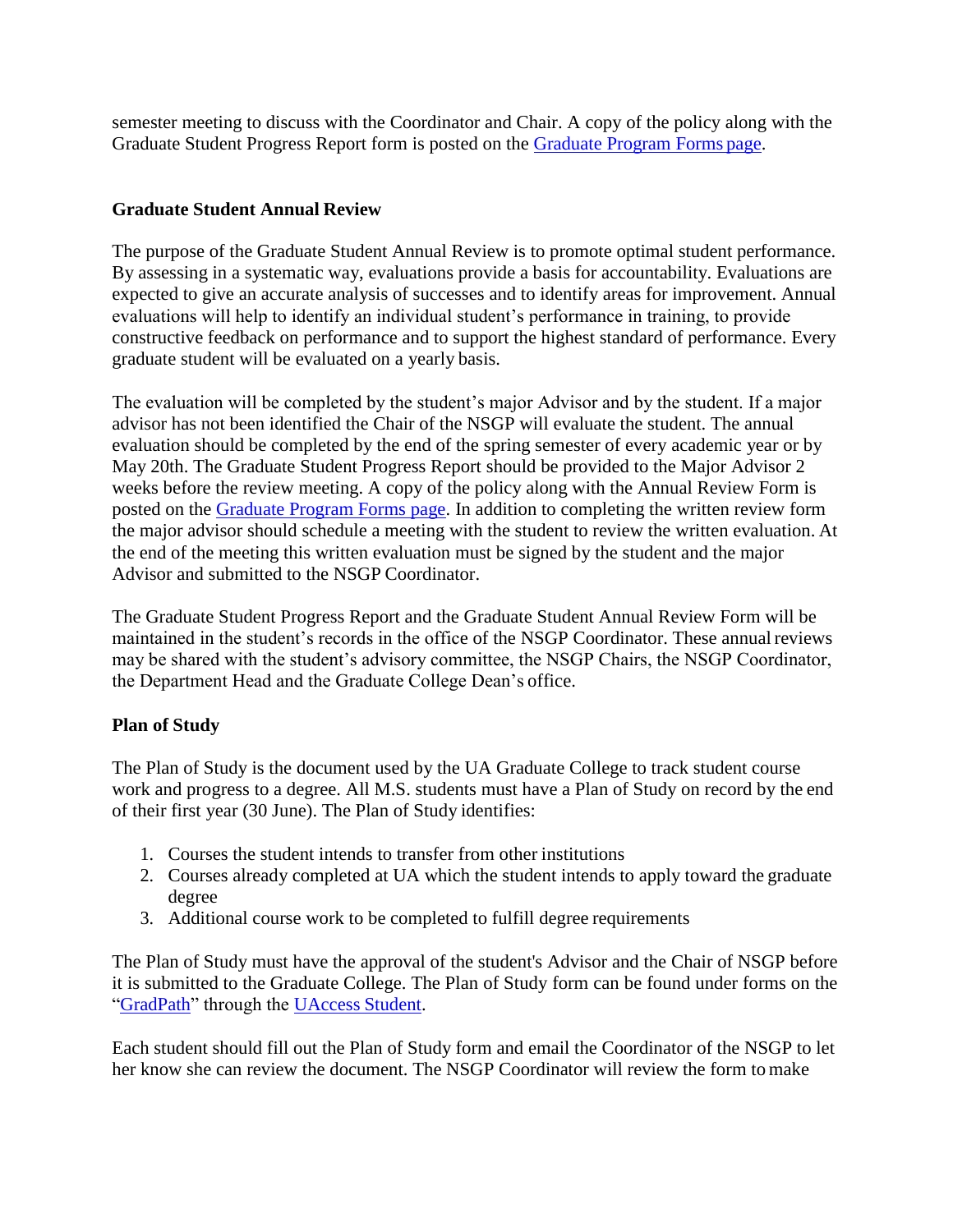sure all Nutritional Sciences Department and Graduate College requirements are being met and will let the student know that they can submit the form for approval

If you are unsure as to how to complete the Plan of Study, please make an appointment with the Coordinator of the NSGP for guidance.

#### **Semester Meetings**

Graduate Students will meet with the Coordinator and Chair of the NSGP at the end of each semester to review their progress toward degree, discuss any concerns, ask questions and have the opportunity to provide feedback on their experience in the program. First semester graduate students will also meet approximately 8 weeks after the start of their first semester. The Coordinator of the NSGP will schedule these meetings and email students with notification of date/time and place of the meeting. The Graduate Student Progress Report should be brought to the end of the semester meeting.

#### **Completion of Master's Requirements**

The NSGP requires all M.S. students write a master's thesis or extended manuscript, present a seminar of their research findings and complete an oral final examination administered by the student's M.S. Advisory Committee of faculty members prior to graduation.

A M.S. student who fails a final oral examination may, upon the recommendation of the Advisor and Advisory Committee, be granted a second examination. Second exams should be completed within three months of the original exam date. The results of the second oral examination are final.

Research involving human subjects or vertebrate animals, requires permission from the relevant UA committee. Consult your Advisor and the Office for [Responsible Conduct of Research](https://rgw.arizona.edu/compliance/home)  (RCR) for details. The RCR Office telephone number is 520-626-5515. You must have Human Subjects approval in your own name; your project is not covered under your Advisor's approval. Research activities involving the use of human subjects require the review and approval of the [University Human Subjects](http://orcr.arizona.edu/hspp) Committee.

Any research involving vertebrate animals must be approved by the [Institutional Animal Care](http://orcr.arizona.edu/IACUC)  [and Use Committee \(](http://orcr.arizona.edu/IACUC)IACUC). The student must be listed on an approved IACUC protocol before they begin their animal research.

A student completing a master's thesis (with enrollment in course number 910) isrequired to **[archive the thesis](https://grad.arizona.edu/gsas/dissertaions-theses/submitting-and-archiving-your-thesis)** upon final approval of the thesis committee. The thesis will be added to the University of Arizona Campus Repository and to the national archive of dissertations and theses maintained by ProQuest/UMI. There is no charge to the student for archiving the thesis. The thesis must have been successfully defended and approved by the thesis committee with all final edits completed in time for the student to submit it online for archiving by the **[graduation deadline](https://grad.arizona.edu/gsas/degree-requirements/important-degree-dates-and-deadlines)** for the student's graduation term.